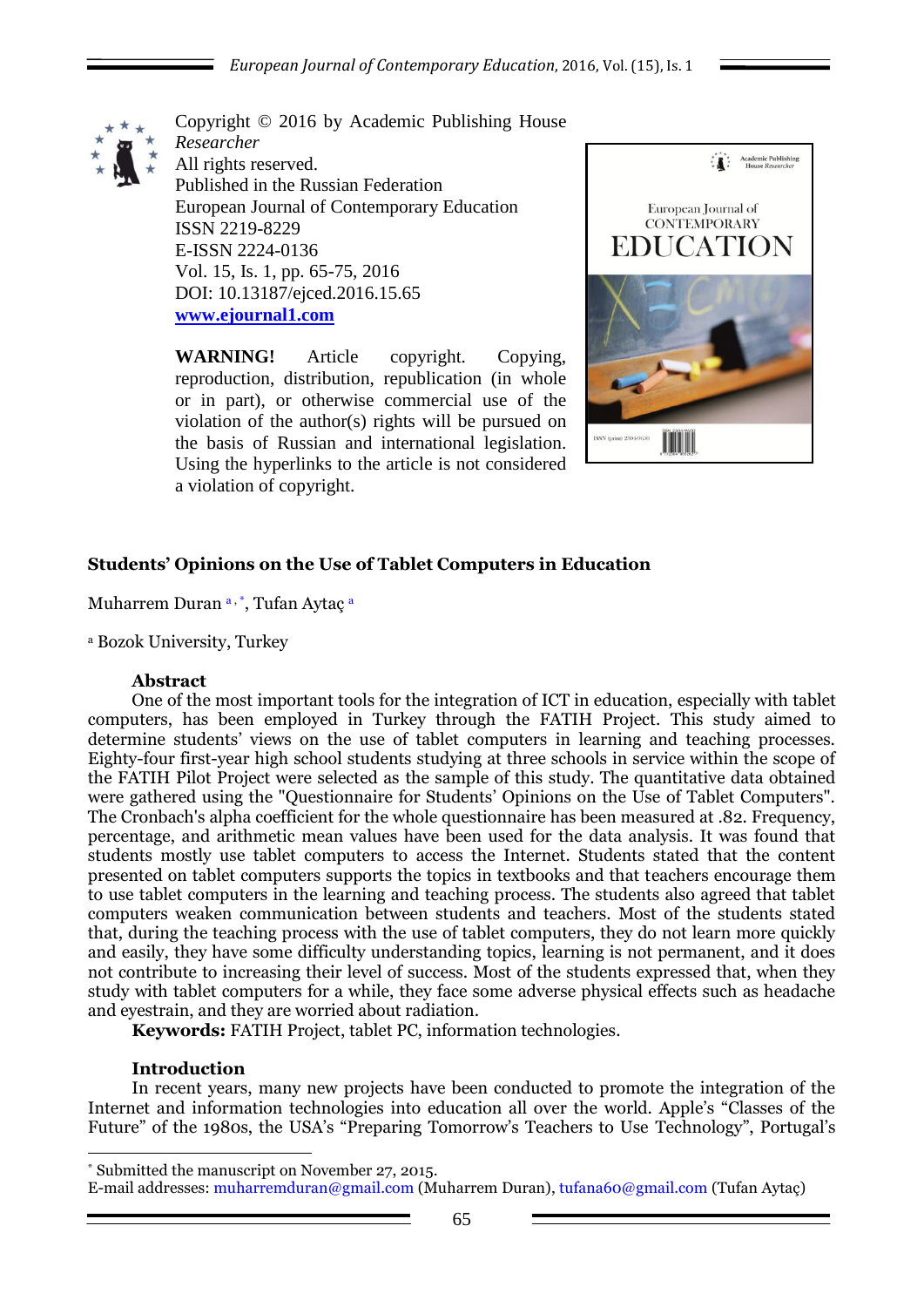"Magellan" project that aims to obtain a laptop computer for each student, and South Korea's project to grant tablet computers to all students can be categorised as examples within this framework (Le Ber, Lombardo & Quilter, 2008; Pamuk, Çakır, Yılmaz, Ergun & Ayas, 2013; Weitz, Wachsmuth & Mirliss, 2006).

In the Turkish education system, projects to incorporate the use of computer technologies in education were launched with the 1st and 2nd Phases of Basic Education project conducted between 1998 and 2007 within the scope of the Basic Education Development Project and were expedited with the establishment of information technology (IT) classes at schools. Within this process, the Ministry of National Education established 7,100 IT classes at 5,800 schools throughout the country to improve the quality of teaching and learning and equipped the classes with computers, delineascopes, and multimedia devices. At the schools within the scope of aforementioned project, subsequent to realising the former aim of skill-building in the use of IT, a new process emerged in terms of the more efficient use of IT tools in all classes with the FATIH Project, which is the "Increasing Opportunities and Improvement of Technology Movement" (Aytac & Sezgül, 2012). As a milestone in the integration of technology into education, tablet computers have become the most significant agenda topic in education with the FATIH Project and brought discussions on their contribution to educational outcomes.

# **FATIH Project in Education**

The main objective of the FATIH Project, which is carried out by the Ministry of National Education, is to provide equality of opportunity in education and improve the technology used at schools. This project consists of five basic components: a) to provide hardware and software infrastructure, b) to provide and manage educational e-content, c) to use efficient information technologies in the curriculum, d) teachers' in-service training, and e) the use of conscious, secured, manageable, and measurable information technologies (MEB, 2012). The objective intended to be achieved within this project is to grant tablet computers to approximately 700,000 teachers and 17 million students, to set up LCD panel-type interactive whiteboards in 570,000 classes and 42,000 schools and to provide a Web platform that can respond to the need, together with multifunctional printers, cameras, and relevant documents. According to data from the Ministry of National Education, tablet computers have been granted to 2,259 teachers and 9,435 students in 17 different provinces and 52 schools (48 secondary and four primary schools), and classes of 5th and 9th grade students have been equipped with interactive whiteboards since the beginning of a pilot scheme started in the second semester of the 2011-2012 academic year (MEB, 2012).

It is becoming more and more important to identify students' understanding of tablet computers in terms of education, their intended purposes in using these devices, and challenges encountered within this process to materialise FATIH Project in an efficient way, to achieve optimum success in educational outcomes, and to ensure efficient use of the resources. The current study aimed to identify students' opinions on the use of tablet computers and the challenges encountered. It is thought that the study will be beneficial in terms of both its positive responses within the implementation process and contributions to the literature. Moreover, previous studies conducted at the schools chosen for the pilot scheme of the FATIH project are considered inadequate (Pamuk et al., 2013). Given the IT integration into a huge multidimensional and macrosize education system, elaborative analysis of this project becomes more of an issue.

Because the FATIH Project also includes the integration of technology into educational processes, further analysis on the efficiency of tablet computers in education, particularly in terms of hardware properties, and the identification of possible challenges within the process becomes significant (Aytaç & Sezgül, 2012; Bozdoğan & Uzoğlu, 2012). Kaya and Koçak (2011) stated that the FATIH Project is at risk of being regarded as costly and ineffective in terms of its contribution to the education system. As for school principals, it is thought that students can develop negative attitudes and concerns towards tablet computers and interactive whiteboards and that there is a need to create new policies to prevent this possible problem (Dursun, Kuzu, Kurt, Güllüpınar, & Gültekin, 2012). In another study, it was determined that almost half of the teachers (46%) believed that the aforementioned project would not attain its goals, while the other half believed quite the contrary (Çiftçi, Taşkaya & Alemdar, 2013). As indicated by the results of the study, there is a difference in teachers' thoughts on the future of the FATIH Project.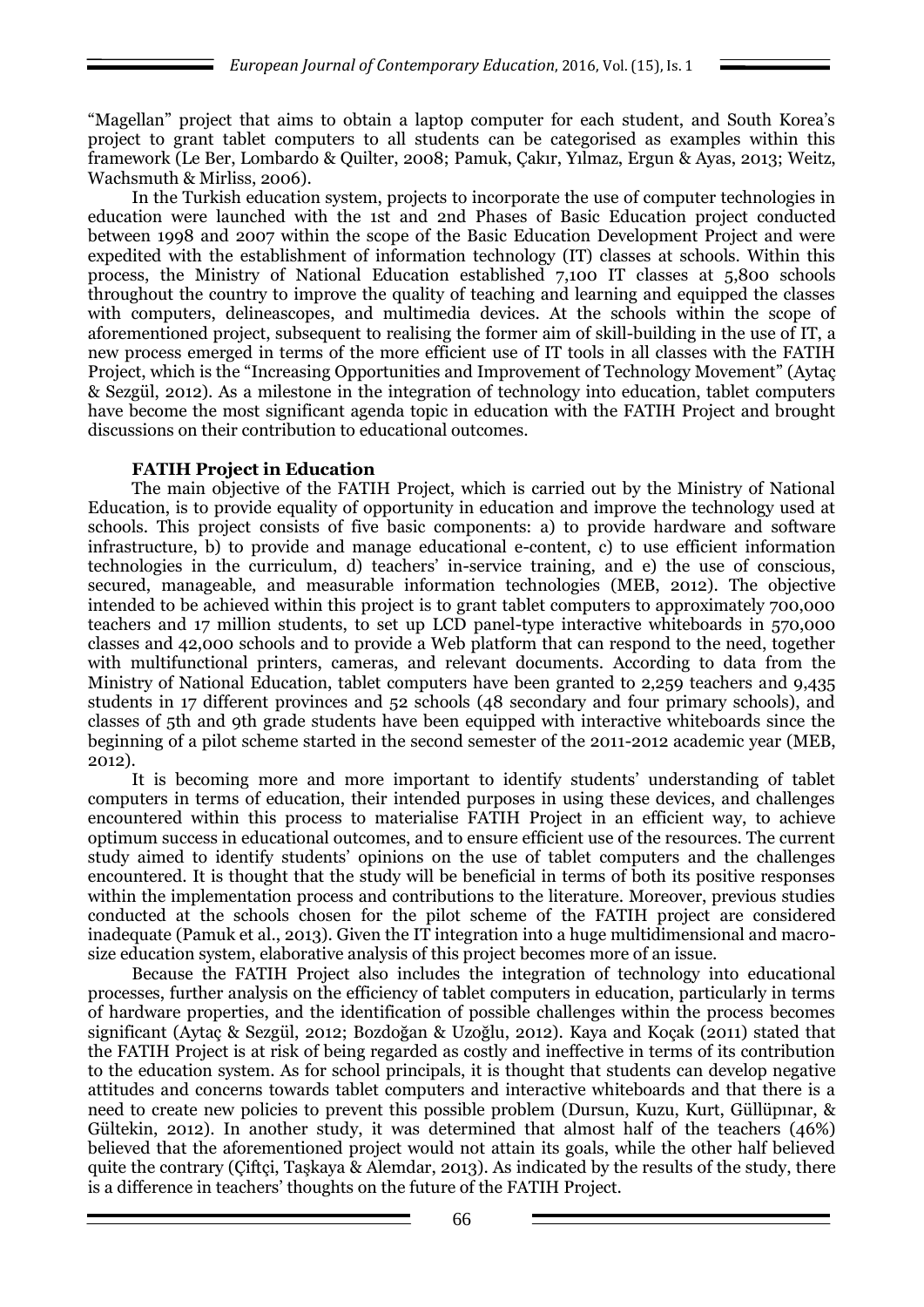#### **Relevant Studies**

Tablet computers were granted to students between the ages of 5 and 15 in Scotland through a pilot scheme in 2011, and it was observed that tablet computers together with access to the Internet facilitates access to information (Dailyrecord, 2010). It was observed in a study related to the use of tablet computers handed out to 1,250 primary school students in Switzerland that tablet computers could be used as efficient educational materials and that students' attitudes were positive towards this technology (Fri-tic, 2012). According to Weitz, et al. (2006), students stated that they would prefer using tablet computers in classes and that these devices improved the quality of the learning process. However, the researchers expressed the need for further analysis on whether students' thoughts were based on the positive effects of these devices or just because they were a novelty. Stickel (2009) expressed that study enrichment (enriched e-books) was a significant variant in the efficient use of tablet computers in education.

According to Aydemir, Küçük, and Karaman (2012), Balcı (2013), Enriquez (2010), Gündüz, (2010), Aksal (2011), Delen and Bulut (2011), Fister and McCarty (2008), Güzel (2011), and Kenar (2012), the use of tablet computers has increased students' interest and eagerness to learn and provided a rich teaching environment for teachers. Amelink, Scales and Tront (2012) showed that tablet computers have increased class participation too. It was also identified through the studies of Balcı (2013), Gündüz (2010) that students mostly use tablet computers for Internet, communication, games, e-books and participation to virtual classes. At Southern Queensland University, tablet computers were given to 383 and 406 students in both 2008 and 2009 respectively. Students using and not using tablet computers were observed for a whole academic year and compared in terms of the variants relevant to participation and success. A significant difference was identified in success of tablet users who had low, medium, and high socio-economic backgrounds. The increase in the success of tablet users from low socio-economic backgrounds was identified as higher than others' (Phillips & Loch, 2011).

Two hundred eighty students were involved in Stickel's (2009) study, and 90% of those students stated that tablet computers were beneficial, particularly in terms of their visual and multimedia properties. In addition, 81% of the students stated that they found that the use of tablet computers in class was more entertaining and enjoyable than the use of conventional blackboards. It was stated by Betcher and Lee (2009) that the use of tablet computers had to be planned properly to make a difference for both teachers and students.

Pamuk et al. (2013) found through class observations that some of the students did not use tablet computers for the intended purpose and could not focus on the class, as they played games with the devices. It was also found that some of the teachers did not want to use tablet computers during classes because they distracted students' attention and motivation.

Identifying students' opinions on the use of tablet computers in educational processes, this study will provide feedback to decision-makers and executors of the FATIH Project within the implementation and popularisation processes. It is also thought that an analysis of students' opinions, particularly prior to the implementation of such a project, which has high risk in terms of applicability and cost with all the components such as tablet computers, interactive whiteboards, Internet infrastructure, e-content, and teacher trainings, which are actually intended to be used to prevent digital inequality in the context of technology's integration into education, would be strongly beneficial in terms of either improving the quality of education or the efficient use of state resources.

The main objective of the study is to determine students' opinions on the use of tablet computers within learning and teaching processes. The following questions were developed for this purpose:

Which properties of tablet computers are used most by students?

 What are the challenges encountered by students related to tablet computer use in learning and teaching processes?

# **Method**

In accordance with the scope of this study, a descriptive survey model was used to obtain objective data from information sources. This model is considered an effective approach that aims to describe a current or retrospective situation (Karasar, 2008). The following part consists of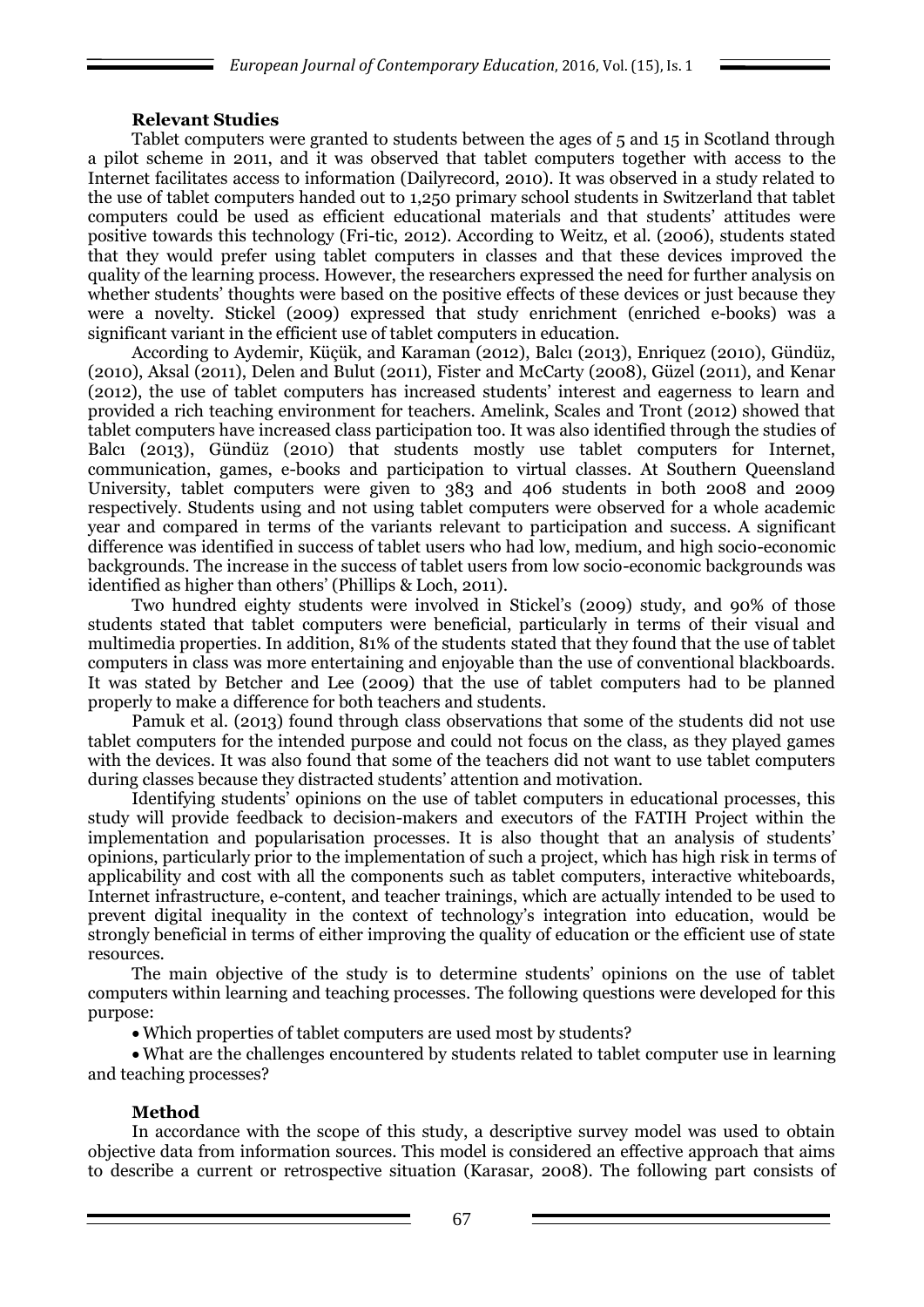explanations on the subject of the study, the development of data collection tools and their properties, and the analysis of the data collected.

# **Working Group**

The implementation range of the FATIH Project includes all high schools in Turkey; however, the Ankara province was chosen as the pilot area, and all participants in working group of the current study are students from this province. The chosen schools represent all types of schools throughout the country.

The working group of the study was formed by 131 1st grade high-school students (ranging in age from 14-15) from 2 Anatolian high schools, 1 Industrial Vocational High School and 1 Anatolian Religious High School which are in the scope of the FATIH Project's pilot scheme. A questionnaire was first conducted for 36 students studying at an Anatolian high school to determine the reliability of the questionnaire. Then, it was conducted with another 95 students and 84 (40 from boys and 42 from girls) of the questionnaires were taken under review after a preliminary examination.

#### **Data Collection Tools**

The data were collected through a questionnaire titled "Students' Opinions on the Use of Tablet Computers". An item pool was prepared after an analysis of the relevant literature. The questionnaire was prepared with the input of two computer and education technology experts and two computer teachers from the schools that would be analysed within the study. In the first part of this two-part questionnaire, students were asked about the properties of tablet computers they use most. The students' answers were categorised into seven areas. In the second part, which includes grading questions, students' agreement with ideas was determined with five different indicators ranging from "disagree" to "strongly agree". Grading questions are used to identify individuals' thoughts, attitudes, and behaviours (Aziz, 2010).

Experts from different universities were consulted to identify the validity of this questionnaire. First, experts in Turkish language education were consulted about the appropriateness of the questionnaire for determining students' opinions on tablet computer use and the clarity and sufficiency of explanations. In addition, two information technology experts and one assessment and evaluation expert were consulted in terms of whether the questions could evaluate students' thoughts or not.

Four classes in four different schools included in the pilot scheme were equipped with interactive whiteboards, and tablet computers were given to students. One of these four schools was chosen, and a reliability analysis of the questionnaire was conducted on its students. For this purpose, a pre-test was conducted on 36 1st grade students studying at an Anatolian high school included in the working group. The Cronbach's alpha reliability coefficient of the grading questions of the questionnaire was measured at .82. Values over .70 for Cronbach's alpha are regarded as adequate in terms of the reliability of the test (Büyüköztürk, 2007). Accordingly, it can be said that this questionnaire is reliable with respect to identifying students' thoughts.

# **Analysis of Data**

The frequency, percentage, and mean values of the data obtained through the questionnaires were determined by a statistical software package, and the results are given in tables and figures. Equivalents of arithmetic means were measured with a 4/5 formula within the evaluation of the study results. According to this formula, arithmetic mean values of 1.00-1.79 were regarded as *never,* 1.80-2.59 as *rarely,* 2.60-3.39 as *normally,* 4.19 as *mostly*, and 4.20-5.00 as *completely.*

# **Findings and Comments**

The properties of tablet computers used most by students are shown in Figure 1.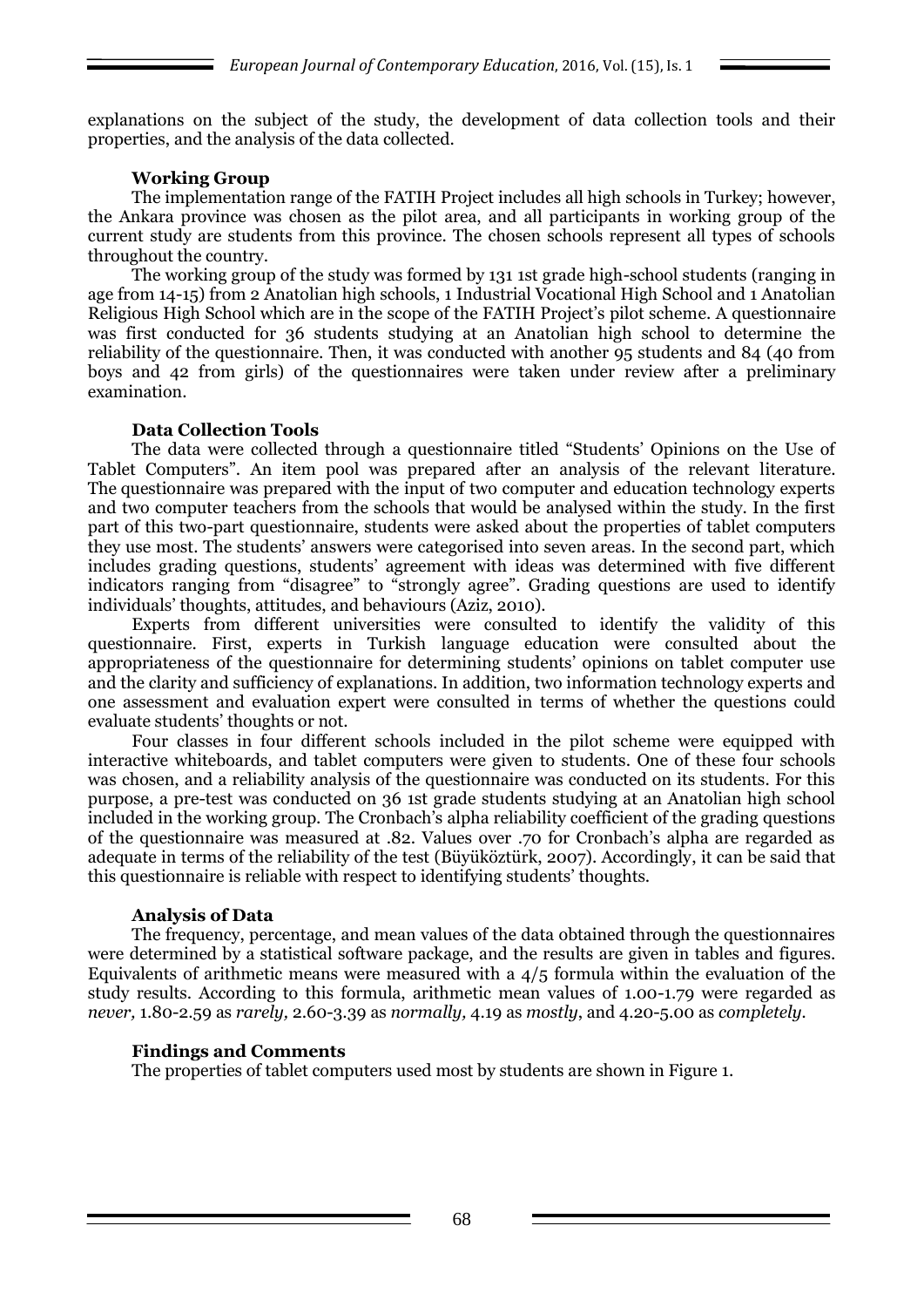

**Figure 1**. Properties of tablet computers used most by students

Students mostly use tablet computers to connect to the Internet and to view videos. The use of other properties (using geometric shapes and drawing, taking notes from the board, writing, presenting prepared materials, using mathematical processes, and solving problems) is rather rare. The agreement levels of students about tablet computers' contribution to learning and teaching processes are given in Table 1.

| Table 1. Students' opinions on the use of tablet computers |  |  |  |  |
|------------------------------------------------------------|--|--|--|--|
|------------------------------------------------------------|--|--|--|--|

| Opinions on Tablet<br>Computers                                                                                   | <b>Never</b> | Rarely | Normally | Mostly      | Completely | $\overline{\chi}$ | Agreement<br>Level |
|-------------------------------------------------------------------------------------------------------------------|--------------|--------|----------|-------------|------------|-------------------|--------------------|
| 1) I can learn easily when I<br>use a tablet computer                                                             | 21           | 27     | 27       | $\mathbf 0$ | 9          | 2.39              | Low                |
| in class.                                                                                                         | 25.0         | 32.1   | 32.1     | $\mathbf 0$ | 10.7       |                   |                    |
| Writings and drawings<br>2)<br>related to course<br>subjects are more<br>understandable with<br>tablet computers. | 24           | 15     | 9        | 18          | 18         |                   |                    |
|                                                                                                                   | 28.6         | 17.9   | 10.7     | 21.4        | 21.4       | 2.89              | Medium             |
| 3) I cannot learn when we<br>use tablet computers<br>because of the<br>crowdedness of classes.                    | 15           | 15     | 24       | 21          | 9          |                   |                    |
|                                                                                                                   | 17.9         | 17.9   | 28.6     | 25.0        | 10.7       | 2.93              | Medium             |
| 4) I like using tablet<br>computers in classes.                                                                   | 9            | 30     | 15       | 9           | 18         | 2.96              | Medium             |
|                                                                                                                   | 11.1         | 37.0   | 18.5     | 11.1        | 22.2       |                   |                    |
| 5) Teaching and learning<br>processes are more<br>entertaining and<br>enjoyable with tablet<br>computers.         | 24           | 18     | 15       | 12          | 15         |                   |                    |
|                                                                                                                   | 28.6         | 21.4   | 17.9     | 14.3        | 17.9       | 2.71              | Medium             |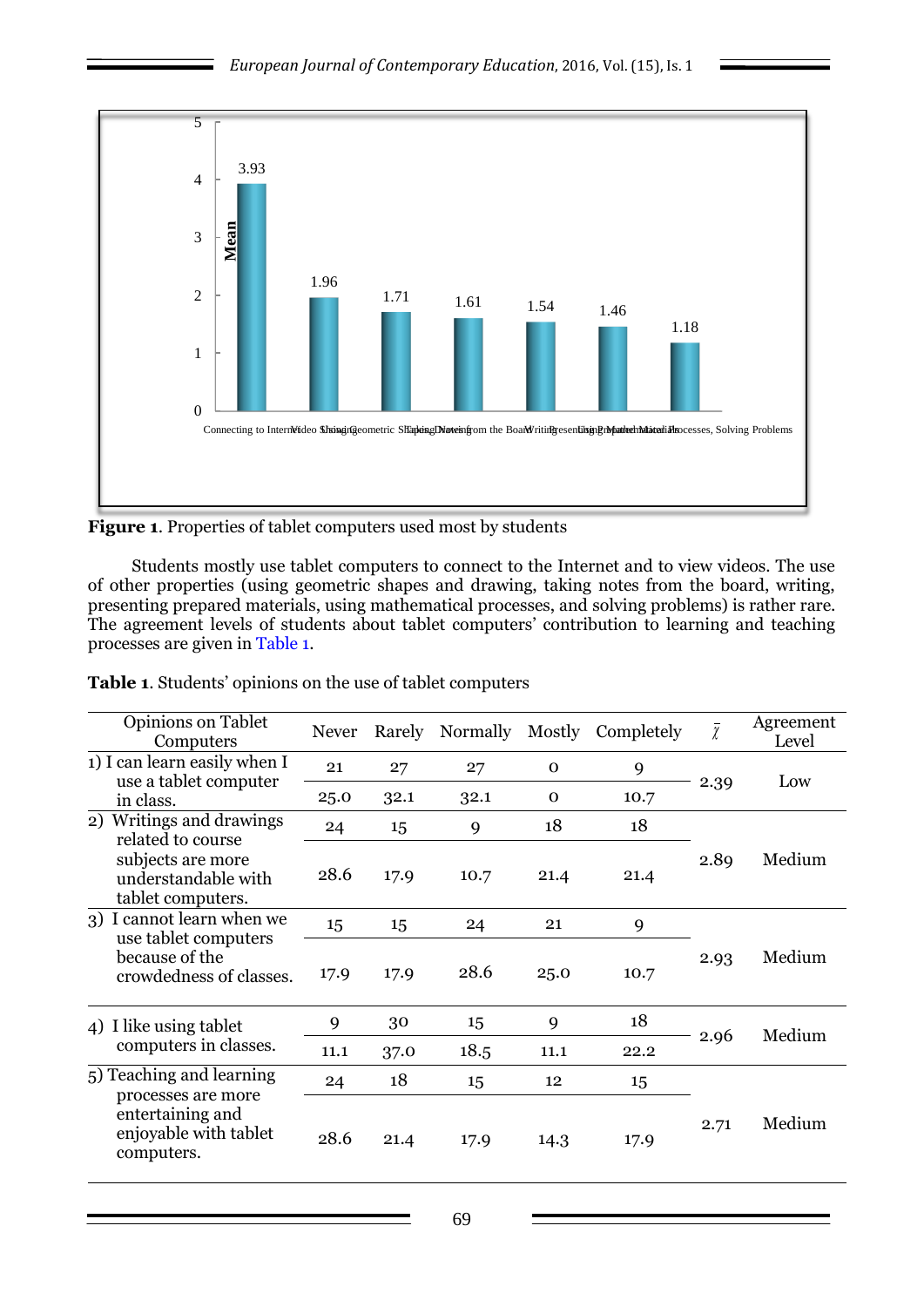| 6) I can easily present my                                                                    | 18   | 27   | 12   | 18   | 9    |      |                  |
|-----------------------------------------------------------------------------------------------|------|------|------|------|------|------|------------------|
| own presentations and<br>content using tablet<br>computers.                                   | 21.4 | 32.1 | 14.3 | 21.4 | 10.7 | 2.68 | Medium           |
| 7) I have difficulty using<br>tablet computers.                                               | 39   | 21   | 12   | 12   |      | 1.96 | Low              |
| 8) Tablet computers                                                                           | 46.4 | 25.0 | 14.3 | 14.3 |      |      |                  |
| encourage us to use the                                                                       | 3    | 6    | 18   | 18   | 39   | 4.00 | High             |
| Internet.                                                                                     | 3.6  | 7.1  | 21.4 | 21.4 | 46.4 |      |                  |
| Our teachers enable us<br><b>9</b> )                                                          | 6    | 6    | 18   | 27   | 27   | 3.88 | High             |
| to use tablet computers<br>in classes.                                                        | 3.8  | 3.8  | 23.1 | 34.6 | 34.6 |      |                  |
| 10) Tablet computers                                                                          | 15   | 27   | 18   | 12   | 12   |      |                  |
| improve my interest in<br>and enthusiasm for<br>lessons.                                      | 17.9 | 32.1 | 21.4 | 14.3 | 14.3 | 2.75 | Medium           |
| 11) I cannot follow courses                                                                   | 18   | 12   | 15   | 15   | 24   |      |                  |
| because they are taught<br>too quickly with tablet<br>computers.                              | 21.4 | 14.3 | 17.9 | 17.9 | 28.6 | 3.18 | Medium           |
| 12) I cannot make eye                                                                         |      | 3    | 15   | 18   | 48   |      |                  |
| contact with the<br>teacher when we use<br>tablet computers.                                  |      | 3.6  | 17.9 | 21.4 | 57.1 | 4.32 | Highest          |
| 13) Course content                                                                            | 18   | 15   | 30   | 9    | 12   |      | Medium           |
| presented with tablet<br>computers does not<br>interest me.                                   | 21.4 | 17.9 | 35.7 | 10.7 | 14.3 | 2.79 |                  |
| 14) I learn more quickly                                                                      | 21   | 24   | 21   | 9    | 9    |      | Low              |
| and easily with tablet<br>computers.                                                          | 25.0 | 28.6 | 25.0 | 10.7 | 10.7 | 2.54 |                  |
| 15) Subjects I learn                                                                          | 9    | 12   | 15   | 27   | 21   |      |                  |
| through a tablet<br>computer are not<br>permanent.                                            | 10.7 | 14.3 | 17.9 | 32.1 | 25.0 | 3.46 | High             |
| 16) I can use tablet                                                                          | 9    | 15   | 33   | 12   | 12   |      | Medium           |
| computers efficiently in<br>learning.                                                         | 11.1 | 18.5 | 40.7 | 14.8 | 14.8 | 3.04 |                  |
| 17) The interaction with                                                                      | 3    |      | 24   | 9    | 45   |      |                  |
| the teacher decreases<br>when I use a tablet<br>computer.                                     | 3.7  |      | 29.6 | 11.1 | 55.6 | 4.15 | High             |
| 18) Use of tablet computers                                                                   | 42   | 21   | 15   |      | 3    |      | Disagreem<br>ent |
| increases our<br>cooperation with my<br>friends.                                              | 51.9 | 25.9 | 18.5 |      | 3.7  | 1.78 |                  |
| 19) Courses would be more                                                                     | 51   | 15   | 18   |      |      | 1.61 | Disagreem        |
| difficult if we did not<br>use tablet computers.                                              | 60.7 | 17.9 | 21.4 |      |      |      | ent              |
| 20) Our teacher mostly                                                                        |      | 3    | 15   | 27   | 39   |      |                  |
| sends his/her content<br>to our tablet computers<br>and enables us to<br>prepare for lessons. |      | 3.6  | 17.9 | 32.1 | 46.4 | 4.21 | Highest          |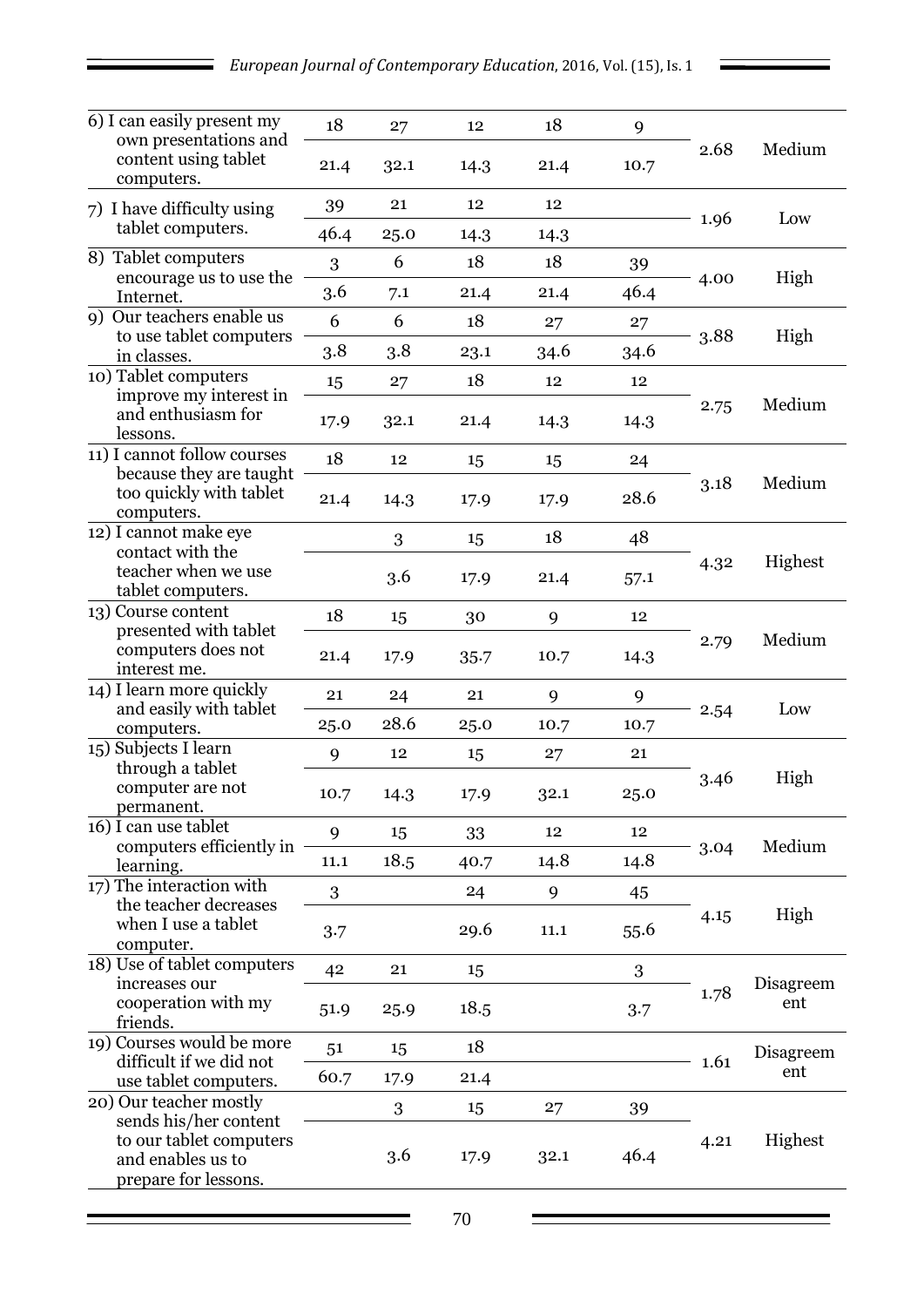Ξ

| 21) Our teacher encourages                                                                |      | 12   | 15   | 27   | 24   | 3.81 | High   |
|-------------------------------------------------------------------------------------------|------|------|------|------|------|------|--------|
| us to use tablet<br>computers for learning.                                               |      | 15.4 | 19.2 | 34.6 | 30.8 |      |        |
| 22) I have a chance to learn<br>one subject from                                          | 15   | 6    | 18   | 15   | 30   |      |        |
| different sources with a<br>tablet computer.                                              | 17.9 | 7.1  | 21.4 | 17.9 | 35.7 | 3.46 | High   |
| 23) Contents presented via                                                                | 6    | 3    | 15   | 36   | 24   |      |        |
| tablet computers are<br>complementary to<br>course books.                                 | 7.1  | 3.6  | 17.9 | 42.9 | 28.6 | 3.82 | High   |
| 24) I like using a tablet                                                                 | 15   | 21   | 18   | 18   | 12   |      |        |
| computer when I learn<br>course content.                                                  | 17.9 | 25.0 | 21.4 | 21.4 | 14.3 | 2.89 | Medium |
| 25) I have difficulty using                                                               | 18   | 18   | 15   | 18   | 3    | 2.41 | Low    |
| tablet computers in<br>class.                                                             | 33.3 | 22.2 | 18.5 | 22.2 | 3.7  |      |        |
| 26) Learning with tablet<br>computers increases                                           | 36   | 18   | 24   | 3    | 3    | 2.04 | Low    |
| my success.                                                                               | 42.9 | 21.4 | 28.6 | 3.6  | 3.6  |      |        |
| 27) I get eyestrain when I                                                                | 15   | 12   | 6    | 15   | 36   | 3.54 | High   |
| look at a tablet<br>computer's screen for a<br>while.                                     | 17.9 | 14.3 | 7.1  | 17.9 | 42.9 |      |        |
| 28) I can easily access to<br>different materials                                         | 12   | 6    | 18   | 15   | 33   |      |        |
| (blogs, Wikipedia, Web<br>pages) and show them<br>to my friends via a<br>tablet computer. | 14.3 | 7.1  | 21.4 | 17.9 | 39.3 | 3.61 | High   |
| 29) I do not write as much                                                                | 6    | 6    | 15   | 15   | 42   |      |        |
| as before when I use a<br>tablet computer in<br>class.                                    | 7.1  | 7.1  | 17.9 | 17.9 | 50.0 | 3.96 | High   |
| 30) My concentration is                                                                   | 6    | 12   | 27   | 15   | 24   | 3.46 |        |
| broken when I study<br>with a tablet computer.                                            | 7.1  | 14.3 | 32.1 | 17.9 | 28.6 |      | High   |

The agreement levels of students on the use of tablet computers in the learning and teaching process are given in Figure 2.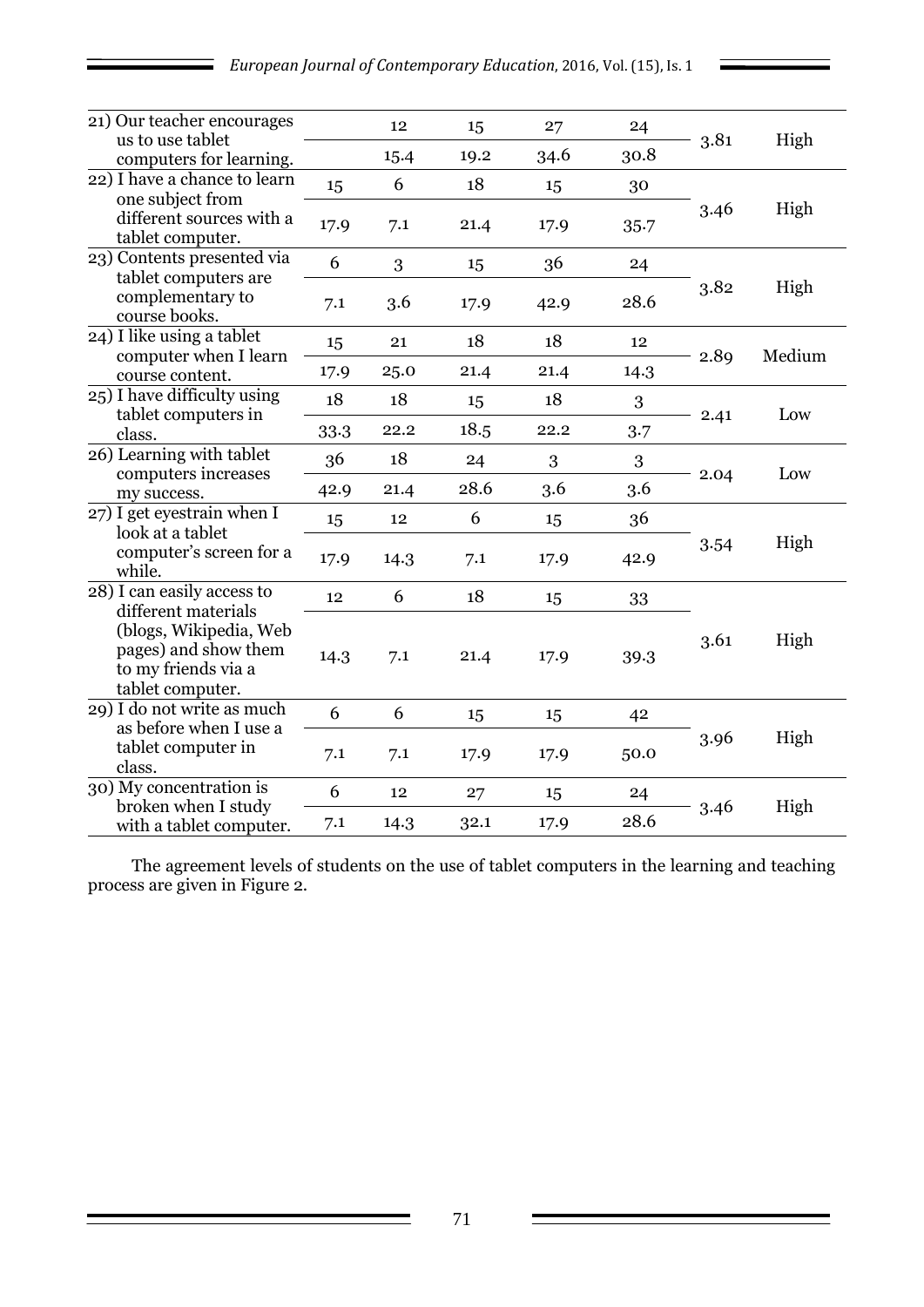

**Figure 2**. Agreement levels of students on the use of tablet computers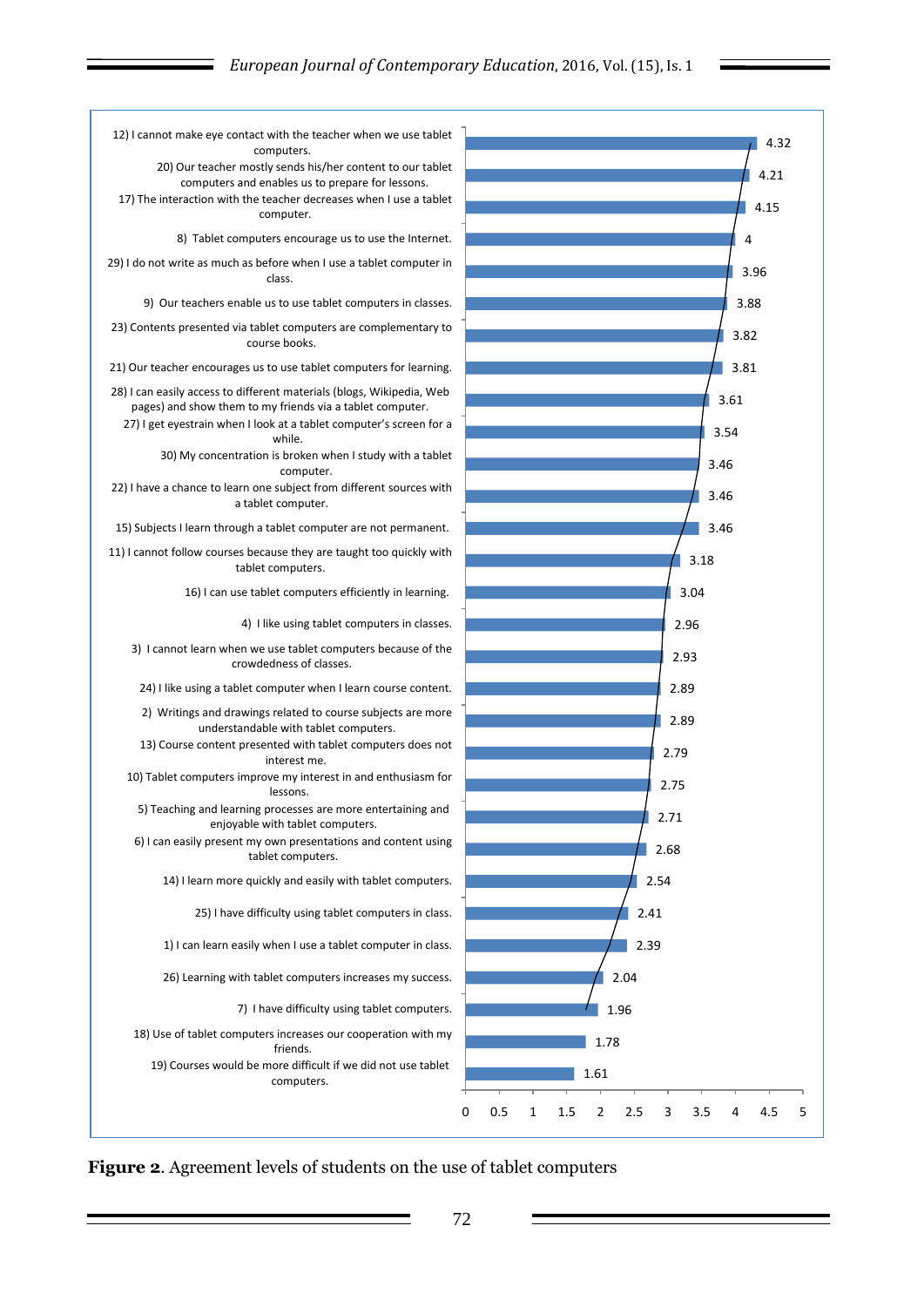When the findings presented in Figure 2 are analysed, students' top level of agreement concerns the thought that tablet computers limit communication (eye contact) between teachers and students and that content prepared by teachers enables students to study with tablet computers. Students' agreement level is high for the thought that the use of tablet computers decreases communication between students and between teachers and students within the learning and teaching process.

Students have a high level of agreement for the thought that tablet computers enable them to present content prepared by both students and teachers, access the Internet (blogs, Wikipedia, Web pages), and study. In addition, most of the students stated that content presented via tablet computers complements the subjects in course books and that their teachers encourage them to use tablet computers in the learning and teaching process. A majority of students expressed that they start to experience eyestrain when they study with tablet computers for a while and that they lose attention when they use these devices during classes.

Most of the students stated that the use of tablet computers does not cause them to learn more quickly and easily, that they have difficulty understanding, that the subjects learned through the devices are not permanent, and that tablets do not contribute to their success. Almost half the students expressed that course content presented on tablet computers does not interest them and that they have difficulty following courses because they go too fast. In contrast, students' agreement level on having difficulty using tablet computers is low.

Students have a medium level of agreement on the thought that tablet computers increase their interest and enthusiasm for classes, enable them to learn from different sources, and make the learning and teaching process more entertaining and enjoyable. In contrast, students' low level of agreement on "understanding would be more difficult without the use of tablet computers" is highly significant, as it shows that their thoughts on the use of tablet computers are not quite positive. The lowest level of agreement was found for this thought. In one sense, it can be understood as indicating that students' need for tablet computers is rather low.

#### **Discussion, Results, and Suggestions**

The fact that students mostly use tablet computers for connecting to the Internet reveals the need to raise students' awareness in terms of conscious and reliable Internet use to prominence within the scope of the FATIH Project. Students think that tablet computers decrease communication between students and between students and teachers within learning and teaching processes. For this reason, both tablet computers and interactive whiteboards should be used properly during teaching and learning processes to avoid a negative effect on in-class communication. Students think that tablet computers encourage them to listen to the virtual teaching of these devices and restrain them in communicating with their teachers. Generally, the use of tablet computers in classes has negative effects on both in-class communication (studentstudent, student-teacher) and learning and teaching processes. According to Chen and Sager (2011), positive effects of the use of tablet computers in class were recorded. Although Işık and Çukurbaşı (2012) emphasised the fact that teachers would not have to cut off their face-to-face communication with students and that they would conduct in-class management in a better way, the findings of the current research assert the contrary.

Students stated that learning through tablet computers is not permanent because of the deficient and inadequate content presented and the fact that lessons are taught too fast to follow efficiently; this result shows a similarity with research conducted by Pamuk et al. (2013).

When the related literature is examined (Ertmer, Ottenbreit-Leftwich, Sadik, Sendurur & Sendurur, 2012; Hew & Brush, 2007), it can be seen that educational content is a significant component in the integration of technology. Through the findings obtained in the current study, it can be said that the content presented with tablet computers does not help students improve their success. In parallel with the results of Pamuk et al. (2013), it is thought that the use of tablet computers in classes decreases students' interest in and attention to the subject.

There is a need for the FATIH Project to create appropriate control mechanisms for applications to be used in tablet computers granted within the scope of this project for the good of the communication between teachers and students, as the aforementioned devices normally restrain this communication.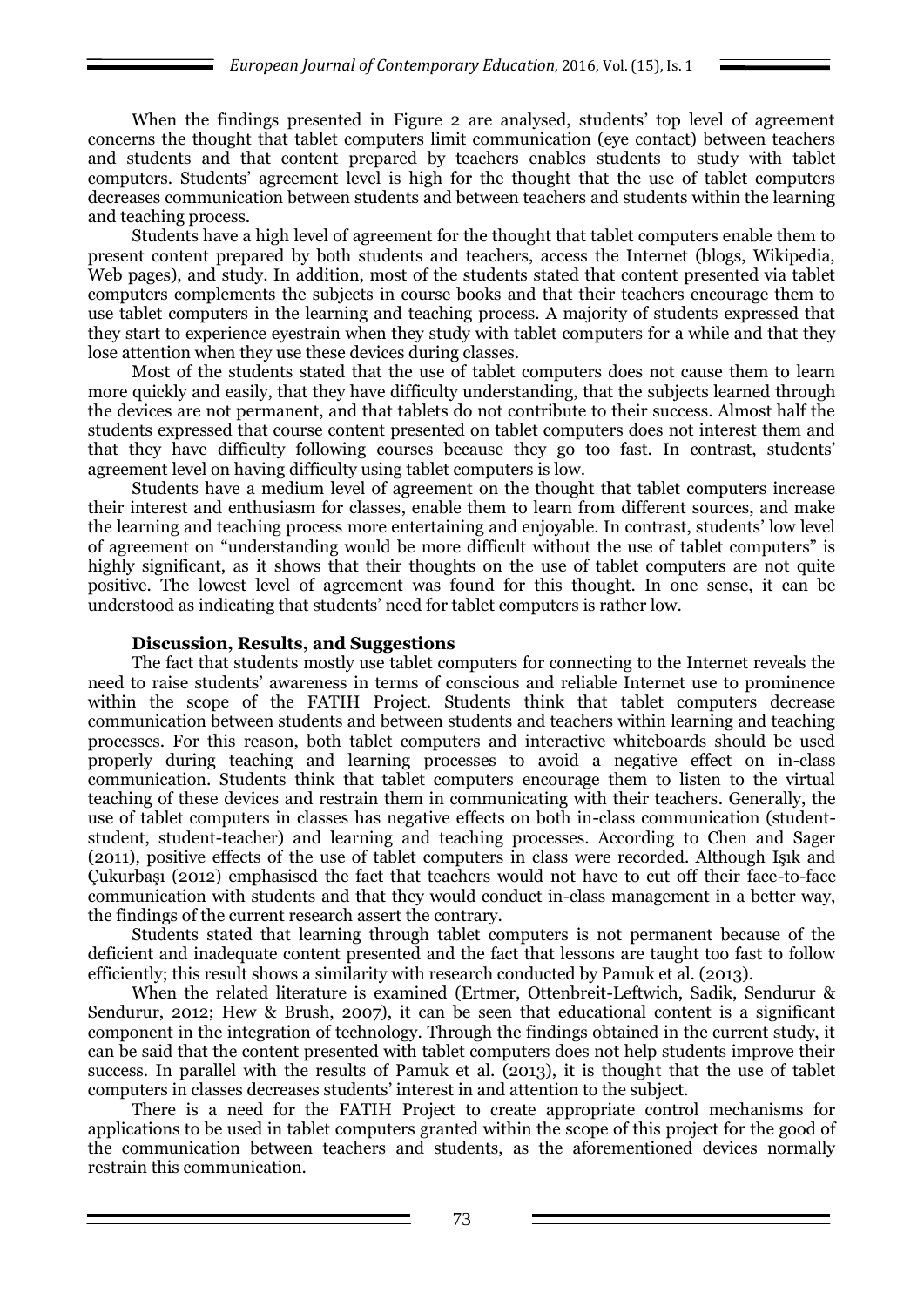A majority of students stated that they experience eyestrain when they study with tablet computers for a while. Although tablet computers and interactive whiteboards were only used in two classrooms and in a limited way, they caused physical ailments in students such as headache and eyestrain. Students think that the use of tablet computers and interactive whiteboards together increases the amount of radiation inside classrooms, and they are worried about this issue. In one sense, this situation can be regarded a message about the use of different teaching methods and techniques together with tablet computers rather than continuous usage. It can be said that tablet computers should not be used in all classes and continuously.

Students' opinions on the use of tablet computers in classes are not quite positive. The results indicating that tablet computers affect in-class communication negatively and are an unusual implementation that have inadequate content show similarities with the findings obtained by Gill (2007) and Pamuk et al. (2013).

The fact that tablet computers are open to students' continuous use in out-of-class environments would ensure the continuity of the learning process. Tablet computers and interactive whiteboards should be complementary in both technical and pedagogical terms. Issues such as the radiation emitted by tablet computers, interactive whiteboards, mobile phones, and wireless Internet connections and the height of the SAR limit that will affect the physical and psychological health of students and teachers should be clarified. Required precautions should be taken in this respect. Reliable e-content should be used with tablet computers in accordance with the class levels stated in the Educational Information Network. Enriched e-books should be prepared for the FATIH Project to maximise the interaction between the material and the students.

Finally, we can say that there are inevitable responsibilities for institutions training prospective teachers and policy-makers in education. In our country, where sizeable investments have been made to implement major projects such as FATIH, the success of such projects in contributing to students' achievements depends greatly on well-trained teachers who will be able to use technology within the teaching process. For this reason, trainings should address not only teachers' content knowledge or knowledge of technology but also their technological pedagogical content knowledge (TPCK), which contains technological, pedagogical, and content knowledge together in itself.

# **References**

1. Aksal, F. A. (2011). Developing evaluative tool for online learning and teaching process. *TOJET: The Turkish Online Journal of Educational Technology*, *10*(3).

2. Amelink, C. T., Scales, G., & Tront, J. G. (2012). Student use of the Tablet PC: Impact on student learning behaviors. *Advances in Engineering Education*, *06* (14), 69-75.

3. Aydemir, M., Küçük, S. & Karaman, S. (2012). Uzaktan Eğitimde Tablet Bilgisayar Kullanımına Yönelik Öğrenci Görüşlerinin İncelenmesi, *Eğitim ve Öğretim Araştırmaları Dergisi*, Kasım 21, Sayı: 4, Makale 18.

4. Aytaç, T. & Sezgül, İ. (2012). Eğitimde Etkileşimli Tahta Faktörü: *Öğrenme ve Öğretme Sürecinde Etkileşimli Tahtaların Kullanımına İlişkin Öğretmenlerin Görüşleri ve Karşılaştıkları Sorunlar. 6. Uluslararası Bilgisayar ve Öğretim Teknolojileri Sempozyumu*, 4-6 Ekim 2012, Sempozyum Bildirileri Kitabı, Gaziantep Üniversitesi Eğitim Fakültesi.

5. Aziz, A. (2010). Sosyal Bilimlerde Araştırma Yöntemleri ve Teknikleri, 5. Baskı, Nobel Yayınları.

6. Balcı, S. (2013). Türkçe Dersinde Tablet PC Pilot Uygulamasıyla Öğretim Gören Öğrencilerin Tutumlarını Belirlemeye Yönelik Ölçek Çalışması. *Turkish Studies-International Periodical for the Languages, Literature and History of Turkish or Turkic, Volume 8(1)* 

7. Betcher C.&Lee, M. (2009). *The interactive whiteboard revolution: Teaching with IWBs*. Australian Council for Educational Research Ltd.

8. Bozdoğan, A. E.&Uzoğlu, M. (2012). The Development of a Scale of Attitudes Toward Tablet PC, *Mevlana International Journal of Education (MIJE*), *2*(2), pp. 85-95

9. Büyüköztürk, Ş. (2007). *Sosyal Bilimler için Veri Analizi El Kitabı*, 7. Baskı, Ankara: Pegem Yayıncılık.

10. Çiftçi, S., Taşkaya, S. M., &Alemdar, M. (2013). Sınıf Öğretmenlerinin FATIH Projesine İlişkin Görüşleri, *İlköğretim Online*, 12(1), 227-240, 2013.